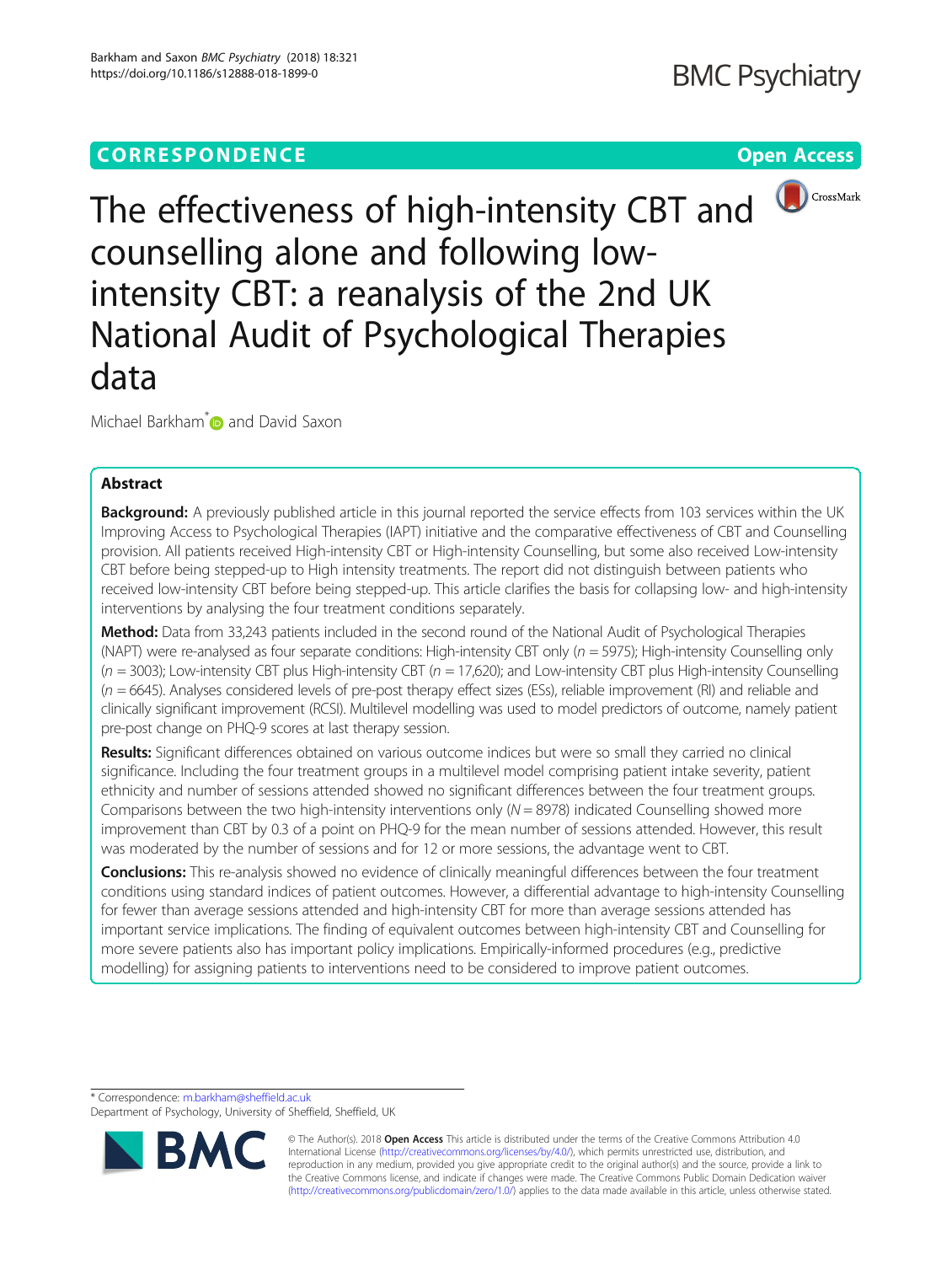Recently, this journal reported the outcomes of the 2nd National Audit of Psychological Therapies [\[1](#page-4-0)]. The report focused on the data drawn from services within the UK government's Improving Access to Psychological Therapies (IAPT) initiative. IAPT services use a stepped care model where a majority of patients are initially treated at step 2 with low-intensity (Li) CBT-based interventions. Patients with depression who do not respond are stepped-up to a high-intensity (Hi) step 3 therapy, predominantly CBT or Counselling. Patients deemed to be more severe may be stepped-up directly to a step 3 therapy. Hence, for patients who receive a high-intensity intervention, there are 4 possible options: Low-intensity CBT + High-intensity CBT, (Li-CBT/Hi-CBT), Lowintensity CBT + High-intensity Counselling (Li-CBT/ Hi-Counselling), High-intensity CBT only (Hi-CBT), and High-intensity Counselling only (Hi-Counselling).

The previous report [[1\]](#page-4-0) focused on service-level effects from 103 services and, in order to maximise the power of treatment comparisons, defined the two therapies according to the high-intensity format as all patients received this form either immediately or following a low-intensity CBT intervention. Not reported in the original publication were the percentages of patients receiving step 2 followed by step 3 therapy, and those receiving only step 3 (i.e., high-intensity) therapy. For CBT the percentages were 74.7% for Li-CBT/Hi-CBT (step 2 and 3) and 25.3% for Hi-CBT (step 3 only); and for Counselling the percentages were 68.9% for Li-CBT/ Hi-Counselling (step 2 and 3) and 31.1% for Hi-Counselling (step 3 only). We found no meaningful differences between the four interventions. However, that analysis and explication was not included in the original report.

The primary aim of this report was to present a more refined analyses comparing CBT and Counselling outcomes in terms of the four types of treatment episodes as opposed to collapsing low and high-intensity deliveries of each modality of therapy as in the previous report.

### Method

The study sample, 33,243 patients treated at 103 IAPT sites, was the same as that used in the original article. It comprised a subsample of the data collected from 220 services as part of the second audit of all NHS-funded psychological therapy services for adults in primary and secondary care in England and Wales [[2](#page-4-0)].

As reported above, the majory of patients were initially allocated to low-intensity CBT. Patients were allocated to high-intensity therapy through standard routine practice procedures either directly, based on need, or via stepping up from low-intensity CBT. Such decision rules vary across services but will include availability of a practitioner regardless of their theoretical orientation, assignment by a step 2 practitioner in terms of the issues identified by the patient (e.g., relationship issues being assigned to counselling and specific problems being assigned to CBT), or patient stated preferences.

Outcome was change in PHQ-9 [[3](#page-4-0)] scores from the start of treatment episode to the last treatment session of the high-intensity therapy. As in the original analysis, multilevel modelling (MLM) and Markov chain Monte Carlo (MCMC) procedures were used to model the nested structure of patients within services and to control other variables. Variable coefficients were considered significant if they were more than 1.96 times their standard errors [[4,](#page-4-0) [5](#page-4-0)]. Further analysis considered levels of reliable and clinically significant improvement (RCSI) for the four treatments conditions  $[6, 7]$  $[6, 7]$  $[6, 7]$  $[6, 7]$ .

# Results

Table [1](#page-2-0) presents the four treatment conditions in terms of the severity of patients at intake and their outcomes, the number of sessions attended, and effect sizes. There were small but statistically significant differences between the four conditions for intake severity in terms of pre-therapy PHQ-9 score (ANOVA:  $F$  (3, 33,239) = 14.38.  $p < 0.001$ ) and the proportion of clinical patients at intake assessment ( $\chi^2$  = 53.31,  $p < 0.001$ ). Pairwise comparisons in ANOVA showed patients receiving Hi-Counselling to be less severe than the three other conditions (all  $p$ -values < 0.001), but also that patients were more severe at the start of Li-CBT/Hi-Counselling than at the start of Li-CBT/Hi-CBT ( $p = 0.020$ ).

#### Pre-post change

Comparing pre-post change on the PHQ-9, controlling for intake PHQ-9 scores, an ANCOVA indicated a significant difference between treatment groups overall (F  $(3, 33,238) = 3.43, p = 0.016$ . In comparing the four groups, the only significant differences were between Li-CBT/Hi-CBT and both Hi-CBT  $(p = 0.032)$  and Hi-Counselling ( $p = 0.006$ ). However, the differences in pre-post change in all comparisons were small; 0.20 and 0.34 of a PHQ-9 point respectively. There were no significant differences in other comparisons (all  $p$ -values between 0.084 and 0.355). Comparing effect sizes with 95% CIs showed no significant differences between CBT and Counselling when preceded by Li-CBT, and both groups had a larger effect than Hi-Counselling, while Li-CBT/Hi-Counselling also had a larger effect than Hi-CBT. There was no significant difference between Hi-CBT and Hi-Counselling.

The RCSI rates also showed significant differences ( $\chi^2$  $= 16.06, p = 0.001$ . However, the 95% CIs of the rates overlapped apart from the comparison between Li-CBT/ Hi-CBT and both Hi-Counselling and Hi-CBT, with Li-CBT/Hi-CBT having a significantly better RCSI rate.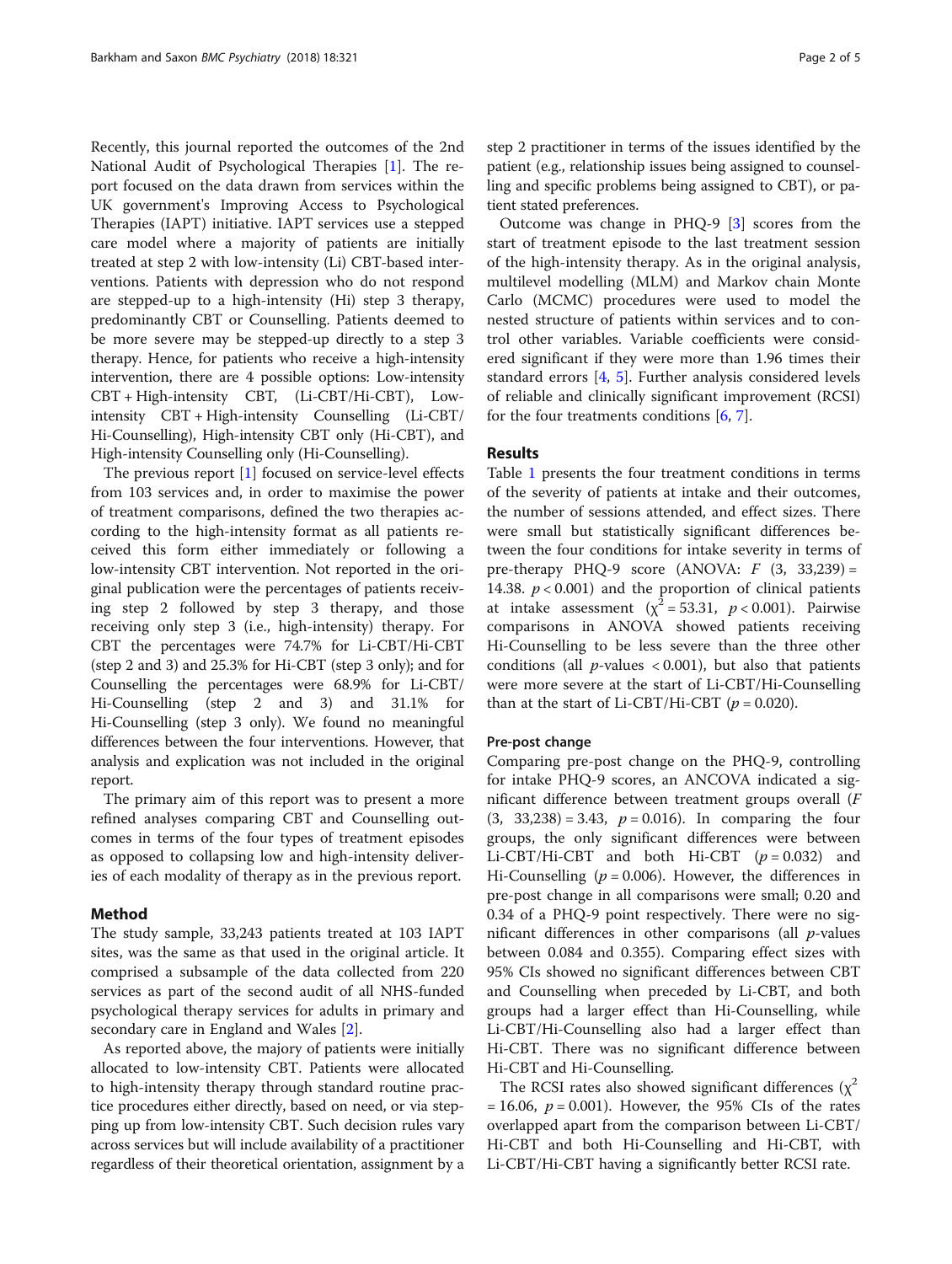<span id="page-2-0"></span>

| Patient group        | N (%)         | treatment N (%)<br>Clinical at pre- | Pre-PHQ-9 Score<br>Mean (SD) | Pre-Post change<br>Mean (SD) | Pre-post effect<br>size (95% CI) | Sessions attended<br>Mean (SD) | session Mean (SD)<br>Patient change<br>on PHQ-9 per | % (95% CI)<br>RCSI rate |
|----------------------|---------------|-------------------------------------|------------------------------|------------------------------|----------------------------------|--------------------------------|-----------------------------------------------------|-------------------------|
| i-CBT/Hi-CBT         | 17,620 (53.0) | 14,069 (80.0)                       | 15.4 (6.49)                  | 6.1(6.95)                    | 0.94 (0.92, 0.96)                | 9.0 (6.40)                     | 0.91 (1.48)                                         | 52.1 (51.3, 52.9)       |
| i-CBT/Hi-Counselling | 6645 (20.0)   | 5459 (82.2)                         | 15.6 (6.20)                  | 6.1 (6.83)                   | 0.98(0.95, 1.02)                 | 8.0 (5.94)                     | 1.03 (1.56)                                         | 50.2 (48.9, 51.6)       |
| Hi-CBT               | 5975 (18.0)   | 4719 (79.0)                         | 15.4 (6.58)                  | 5.9 (6.98)                   | 0.90 (0.86, 0.93)                | 8.8 (6.14)                     | 0.85 (1.43)                                         | 49.4 (47.9, 50.8)       |
| Hi-Counselling       | 3003 (9.0)    | 2280 (75.9)                         | 14.7 (6.60)                  | 5.5 (6.63)                   | 0.83(0.78, 0.89)                 | 6.4 (4.74)                     | 1.08 (1.74)                                         | 49.2 (47.1, 51.2)       |
| Overall              | 33,243        | 26,527 (79.8)                       | 15.4 (6.47)                  | 6.0(6.91)                    | 0.93 (0.91, 0.94)                | 8.5 (6.18)                     | 0.94(1.52)                                          | 51.0 (50.4, 51.6)       |

|                                                                                                                            |                                                                                        | RCSI rate         |
|----------------------------------------------------------------------------------------------------------------------------|----------------------------------------------------------------------------------------|-------------------|
|                                                                                                                            |                                                                                        | atient channe     |
| ling to total numbers and numbers at a clinical level pre-treatment, pre-treatment PHQ-9, pre-post PHQ-9 change and effect |                                                                                        | Sessions attended |
|                                                                                                                            |                                                                                        | Pre-not effect    |
|                                                                                                                            |                                                                                        | Pre-Post change   |
|                                                                                                                            | i, and percentage meeting criteria for reliable and clinically significant improvement | Pro-PHO-9 Score   |
| ١                                                                                                                          |                                                                                        | hre<br>'n         |
|                                                                                                                            | うろ りろろらり サミクチャミ てりてりり                                                                  | $\frac{1}{2}$     |
| able 1 The four patient arounce docation                                                                                   | j                                                                                      |                   |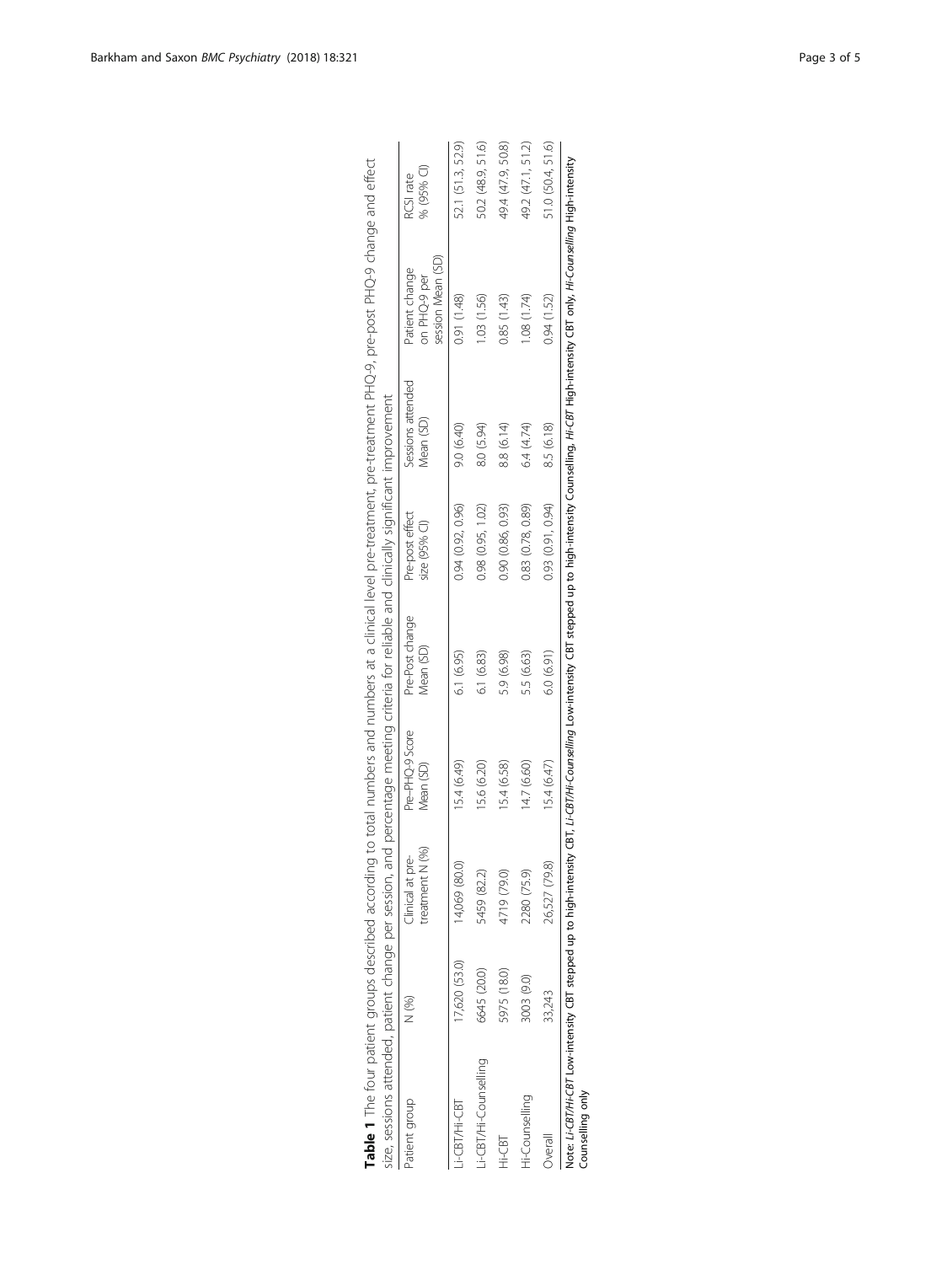#### Change per session

Hi-Counselling had significantly fewer treatment sessions than the other three treatment groups (M-W U:  $p$ ) < 0.001 in each comparison). Li-CBT/Hi-Counselling also had fewer sessions than Li-CBT/Hi-CBT (M-W U: p < 0.001). As a result, the mean patient change per session was greater for the two groups with a Hi-Counselling component. The difference in change per session between the four groups was significant (K-W:  $p < 0.001$ ), with pairwise comparisons indicating significant differences between each Counselling group and both the Li-CBT/ Hi-CBT and the Hi-CBT groups (M-W U:  $p < 0.001$  in all four comparisons) and a significant difference between the two CBT groups (M-W U:  $p = 0.002$ ). However, there was no significant difference in change per session between the Li-CBT/Hi-Counselling and the Hi-Counselling groups (M-W U:  $p = 0.203$ ).

#### Comparisons between the four groups

Including the four treatment groups in a multilevel model (see Additional file [1\)](#page-4-0) that comprised patient intake severity, in terms of PHQ-9 and GAD-7 scores, patient ethnicity and number of sessions attended indicated no significant differences between the outcomes for Hi-Counselling (the reference group in the model) compared to the other three treatment groups. However, the interaction between treatment group and sessions indicated a significant difference between Hi-Counselling and Hi-CBT in how the number of sessions attended moderated the treatment effect. More sessions generally improved outcomes, but for each session above the average number (i.e., > 9 sessions), Hi-CBT improved outcomes by 0.106 of a point on PHQ-9 more than Hi-Counselling. For each session less than average (i.e.,  $\langle 9 \rangle$  sessions), Hi-Counselling was more effective by the same amount. A similar result obtained between Hi-Counselling and Li-CBT/Hi-CBT, although the difference was less (0.075 of a point on PHQ-9 for each session).

#### High-intensity comparisons

Replicating the multilevel model with only those patients receiving a high-intensity intervention  $(N = 8978)$  indicated that Hi-Counselling was more effective than Hi-CBT when controlling for intake severity on PHQ-9 and GAD-7, ethnicity, and number of sessions attended. Overall, Hi-Counselling showed more improvement than Hi-CBT by 0.3 of a point on PHQ-9 for the average number of sessions attended (8 sessions in this sample). However, this was moderated by the number of sessions attended with each session below average increasing this difference by 0.1 of a point and each session above average reducing the difference by the same amount such that at 12 or more sessions, CBT was more effective.

## Comparisons for moderate-severe and severe patients

A greater proportion of Hi-CBT patients were severe at intake (PHQ-9 > 20), 31.7% compared with 26.7% ( $\chi^2$  = 28.95,  $p < 0.001$ ) but the rates were similar for moderate-severe patients (PHQ-9: 15–19): 26.9% compared with 26.8% respectively. In terms of outcomes, there were no significant differences between Hi-CBT and Hi-Counselling in pre-post change for severe (ANCOVA: F  $(1, 2693) = 0.33$ ,  $p = 0.566$  or moderate-severe (ANCOVA: F  $(1, 2409) = 0.103$ ,  $p = 0.749$ ) patients. Similarly, there were no significant differences between the treatments in terms of the percentage of severe or moderate-severe patients obtaining threshold for reliable improvement and the more stringent RCSI index. For example, for severe patients, reliable improvement rates (with 95% CIs) were: Hi-CBT, 61.4% (59.2, 63.6); Hi-Counselling, 61.5% (58.0, 64.9).

#### **Discussion**

The findings from this 4-way analysis are consistent with the earlier reported results in showing broad equivalence in outcomes between patients who received CBT-based and Counselling-based interventions. However, Hi-Counselling was slightly more effective with shorter term treatment while Hi-CBT was slightly more effective with longer term treatment. The current results showed that this was the case whether or not patients had low-intensity CBT prior to either Hi-CBT or Hi-Counselling. This finding raises questions about why and how patients are stepped up at different services and how this stepping up procedure could be more 'evidence-based' and consistent in order to improve outcomes for both step 3 therapies. In this respect, results from studies applying predictive modelling to outcomes from comparative trials [\[8\]](#page-4-0) and IAPT services [[9](#page-4-0)] appear to be a promising way forward in terms of moving towards personalised treatments and the possibility of raising the improvement rates for patients rather than privileging one therapy model over another.

A Li-CBT intervention prior to Hi-Counselling appeared to add little to the outcomes of Counselling whereas when followed by Hi-CBT, outcomes were improved. However, clinical differences were small between treatments, amounting to fractions of a single point on the PHQ-9. Indeed, this was an overall observation from this 4-way reanalysis, namely that such differences that did occur were of doubtful clinical significance.

It was a limitation in the dataset that the number of sessions for step 2 and step 3 phases separately were not known. However, our analysis on a restricted sample of patients who only received a step 3 high-intensity treatment indicated that CBT and counselling outcomes did not differ, a finding consistently reported in the literature [\[10\]](#page-4-0).

Overall, the findings reported in this article extend findings from the previous report  $[1]$  $[1]$  in showing that